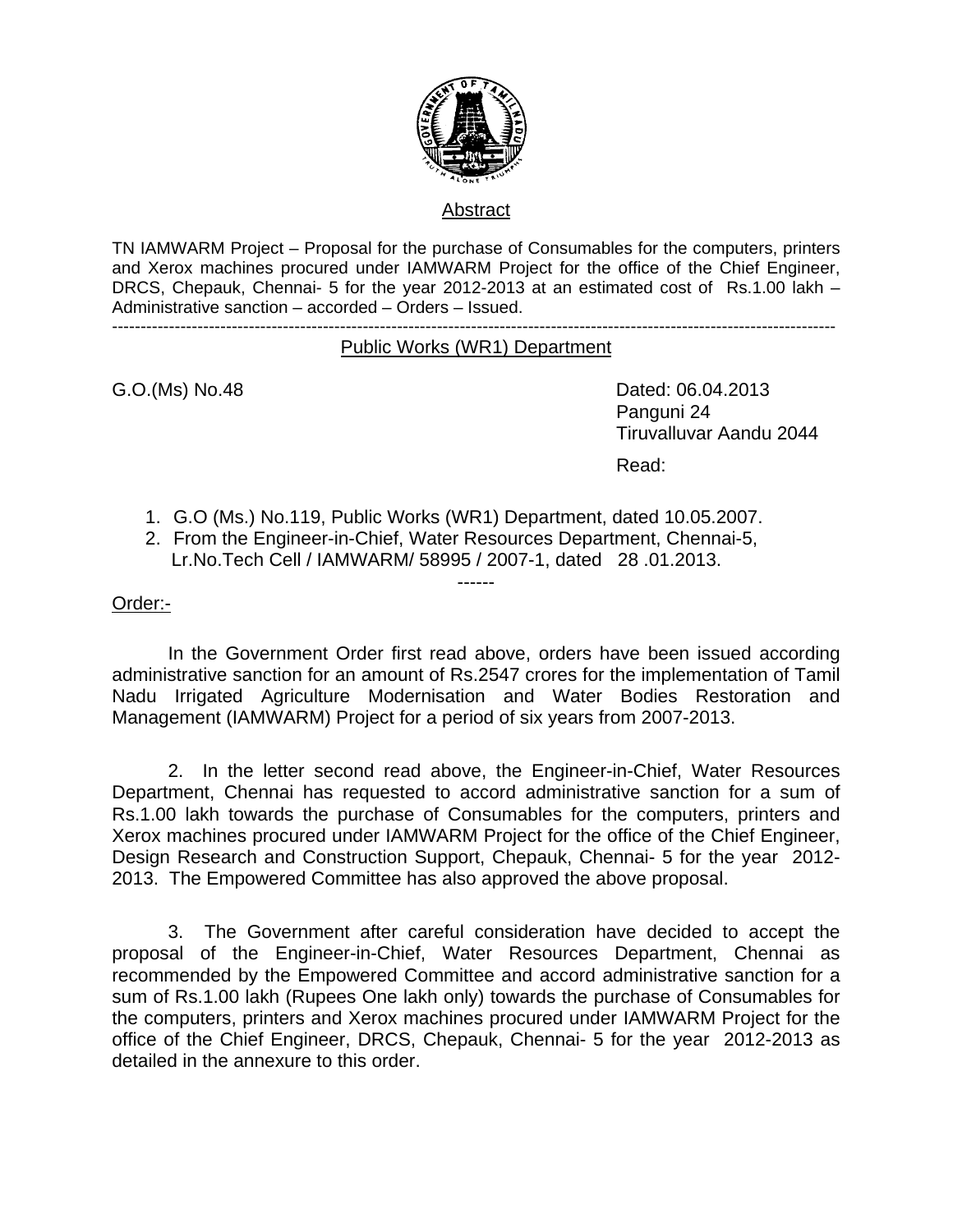4. The expenditure sanctioned in para 3 above shall be debitable under the following head of account:-

 "2701 – Major and Medium Irrigation - 03 – Medium Irrigation Commercial – 204- Rehabilitation of works under Tamil Nadu Irrigated Agriculture Modernisation and Water Bodies Restoration and Management Project (IAMWARM) Schemes in the Twelfth Five Year Plan – II State Plan - PC- Strengthening of Institute for Offices under Tamil Nadu Irrigated Agriculture Modernisation and Water Bodies Restoration and Management (IAMWARM) Project –76. Computer and Accessories – 03. Stationery (DPC 2701-03-204-PC 7632)".

5. Necessary funds will be provided in FMA 2012-13. Pending Provision of funds in RE/FMA 2012-13, the Engineer in Chief, Water Resources Department is authorized to incur the expenditure sanctioned in para 3 above. He is also requested to include the above item of expenditure in FMA 2012-13 to the Finance (PW-II) Department without fail.

6. This order issues with the concurrence of the Finance Department vide its U.O.No. 10772/PW-II/13 dated 25.03.2013 and ASL Number 2571 (Two Thousand Five Hundred and Seventy One)

### **(BY ORDER OF THE GOVERNOR)**

### **M. SAIKUMAR SECRETARY TO GOVERNMENT**

To

The Principal Secretary to Government, Planning Development and Special Initiatives Department, Chennai – 9.

The Principal Secretary to Government, Finance Department, Chennai-9.

The Agricultural Production Commissioner and Secretary to Government, Agriculture Department, Chennai – 9.

- The Secretary to Government, Animal Husbandry, Dairying and Fisheries Department, Chennai - 9.
- The Project Director, IAMWARM Project, Multi-Disciplinary Project Unit, Chepauk, Chennai - 5.

The Engineer-in-Chief, Water Resources Department, Chepauk, Chennai- 5.

The Commissioner of Horticulture and Plantation Crops, Chennai – 5.

- The Commissioner, Animal Husbandry and Veterinary Services, DMS Compound, Teynampet, Chennai – 6.
- The Commissioner of Agriculture, Agriculture Department, Chennai 5.
- The Director of Agricultural Marketing and Agricultural Business, Guindy, Chennai– 32.

The Commissioner of Fisheries, DMS Compound, Teynampet, Chennai – 6.

The Chief Engineer, Agricultural Engineering Department, Anna Salai, Nandanam, Chennai – 35.

The Vice Chancellor, Tamil Nadu Agricultural University, Coimbatore – 641 003. The Registrar, Tamil Nadu Agricultural University, Coimbatore – 641 003.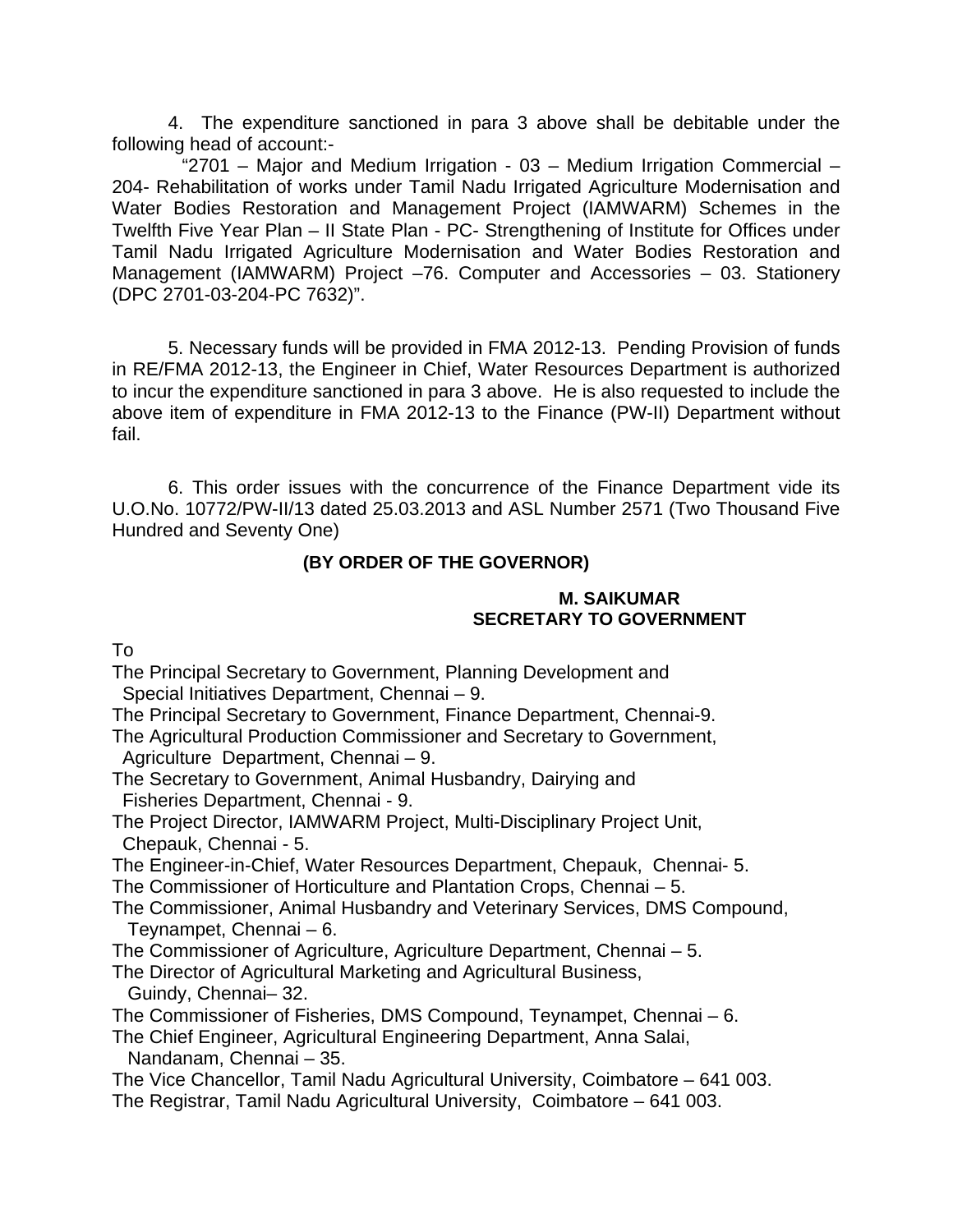The Accountant General (Audit – I),Chennai - 18. The Accountant General (A&E), Chennai - 18. The Pay and Accounts Officer (East), Chennai - 8. **Copy to** The Private Secretary to Chief Secretary, Chennai - 9. The Private Secretary to Secretary to Government, Public Works Department, Chennai-9

The Finance (PW. II / BG. II ) Department, Chennai - 9. SF/SC.

### **// FORWARDED / BY ORDER //**

### **UNDER SECRETARY TO GOVERNMENT**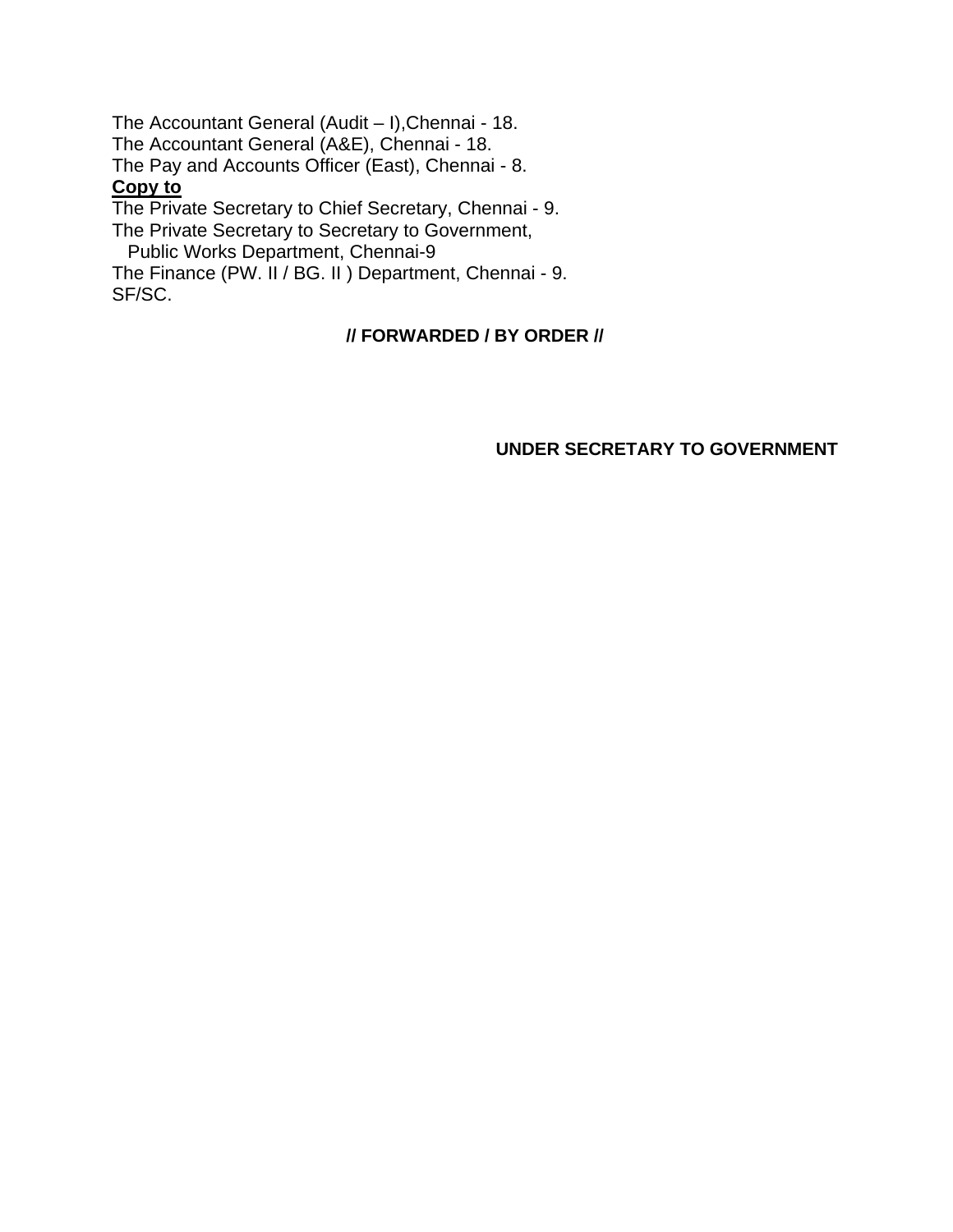To The Principal Secretary to Government, Planning Development and Special Initiatives Department, Chennai – 9. The Principal Secretary to Government, Finance Department, Chennai-9. The Agricultural Production Commissioner and Secretary to Government, Agriculture Department, Chennai – 9. The Secretary to Government, Animal Husbandry, Dairying and

Fisheries Department, Chennai - 9. The Project Director, IAMWARM Project, Multi-Disciplinary Project Unit, Chepauk, Chennai - 5. The Engineer-in-Chief, Water Resources Department, Chepauk, Chennai- 5. The Commissioner of Horticulture and Plantation Crops, Chennai – 5. The Commissioner, Animal Husbandry and Veterinary Services, DMS Compound, Teynampet, Chennai – 6. The Commissioner of Agriculture, Agriculture Department, Chennai – 5. The Director of Agricultural Marketing and Agricultural Business, Guindy, Chennai– 32. The Commissioner of Fisheries, DMS Compound, Teynampet, Chennai – 6. The Chief Engineer, Agricultural Engineering Department, Anna Salai, Nandanam, Chennai – 35. The Vice Chancellor, Tamil Nadu Agricultural University, Coimbatore – 641 003. The Registrar, Tamil Nadu Agricultural University,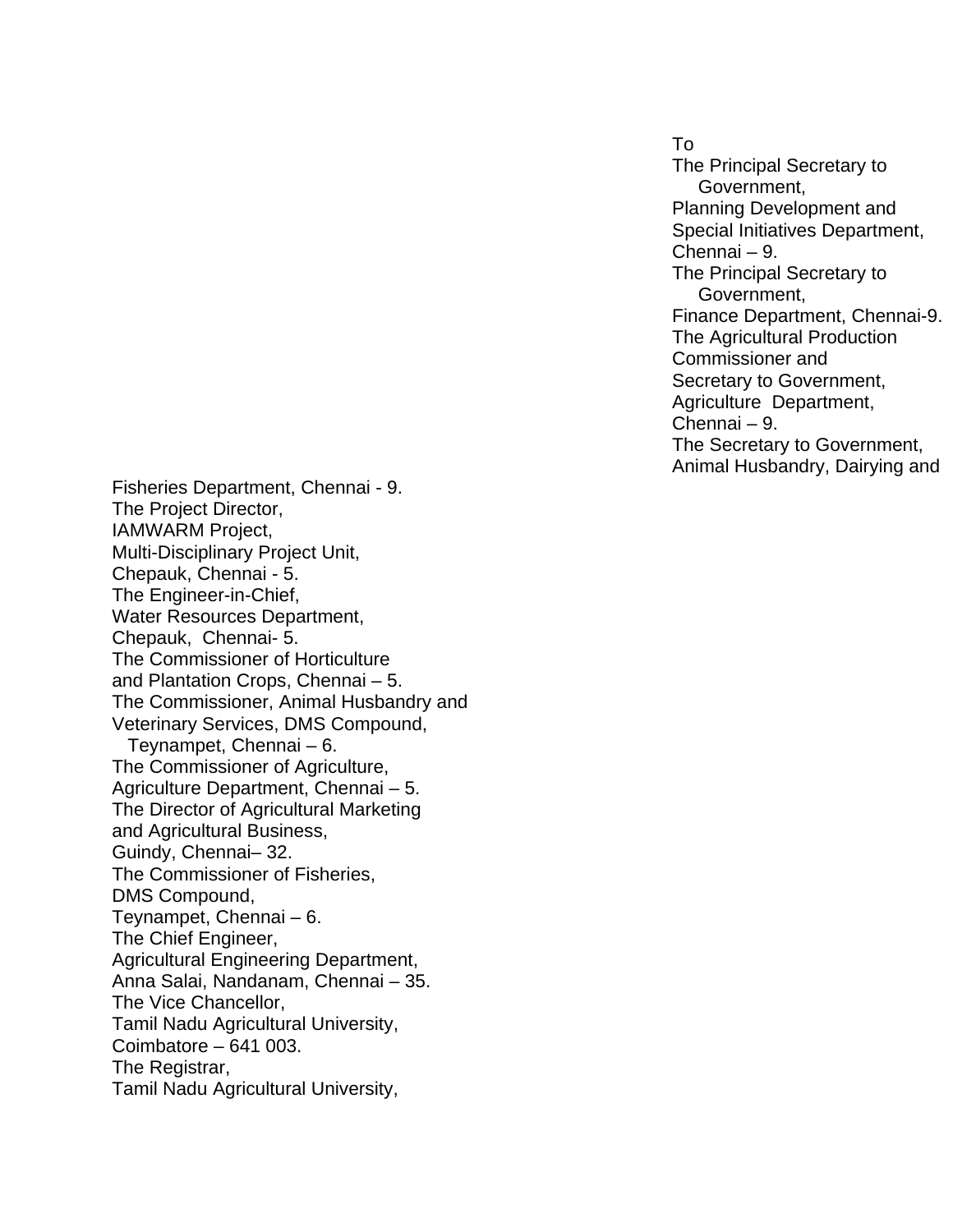Coimbatore – 641 003. The Accountant General (Audit – I), Chennai - 18. The Accountant General (A&E), Chennai - 18. The Pay and Accounts Officer (East), Chennai - 8. **Copy to** The Private Secretary to Chief Secretary, Chennai - 9. The Private Secretary to Secretary to Government,

Public Works Department, Chennai-9

The Finance (PW. II / BG. II) Department, Chennai - 9.

SF/SC.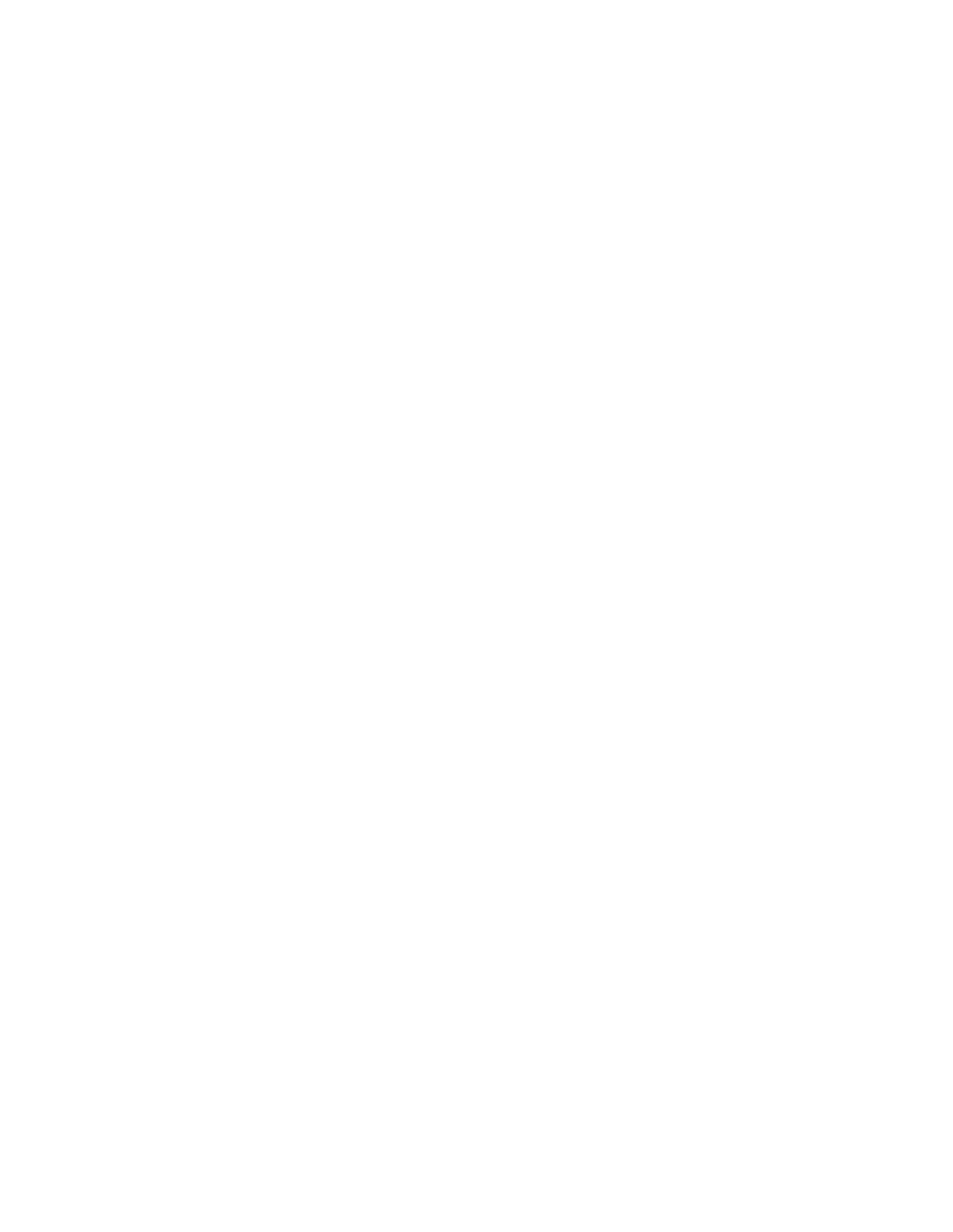#### Public Works (WR.1) Department

- Sub: IAMWARM Project Proposal for the purchase of Consumables for the computers, printers and Xerox machines procured under IAMWARM Project for the office of the Chief Engineer, DRCS, Chepauk, Chennai- 5 for the year 2012-2013 – Rs.1.00 lakhs – Sanction requested - Reg.
- Ref : 1. G.O (Ms.) No.119, Public Works (WR1) Department, dated 10.05.2007.
	- 2. From the Engineer-in-Chief, Water Resources Department, Chennai-5, Lr.No.Tech Cell / IAMWARM/ 58995 / 2007-1 dated 28 .01.13 **\*\*\*\*\*\*\*\***

 This file relates to the proposal of the Engineer-in-Chief, Water Resources Department, Chennai to accord sanction for purchase of Consumables for the computers, printers and Xerox machines procured under IAMWARM Project for the office of the Chief Engineer, DRCS, Chepauk, Chennai- 5 for the year 2012- 2013.

 2. The Engineer-in-Chief, Water Resources Department, Chennai has submitted the proposal as follows:-

 In the G.O (Ms.) No.119, Public Works (WR1) Department, dated 10.05.2007, IAMWARM Project was sanctioned with an outlay of Rs. 2547 Crore for implementation in 61 Sub Basins in Tamil Nadu for a period of six years from 2007 to 2013 and the component for WRD is Rs.1785.62 Crore.

 The Chief Engineer DRCS is one of the functional Chief Engineers of WRD under which the following Circles are functioning:-

- Designs Circle, Chepauk, Chennai-5.
- Institute of Hydraulics and Hydrology, Poondi.
- Tank Modernisation Circle, Vellore.

 The Chief Engineer, DRCS is the executing Officer for IAMWARM Project works and the following works are also being carried out under IAMWARM Project:-:

• Scrutinizing and finalizing the estimate and preparation of detailed project proposal for rehabilitation of tanks.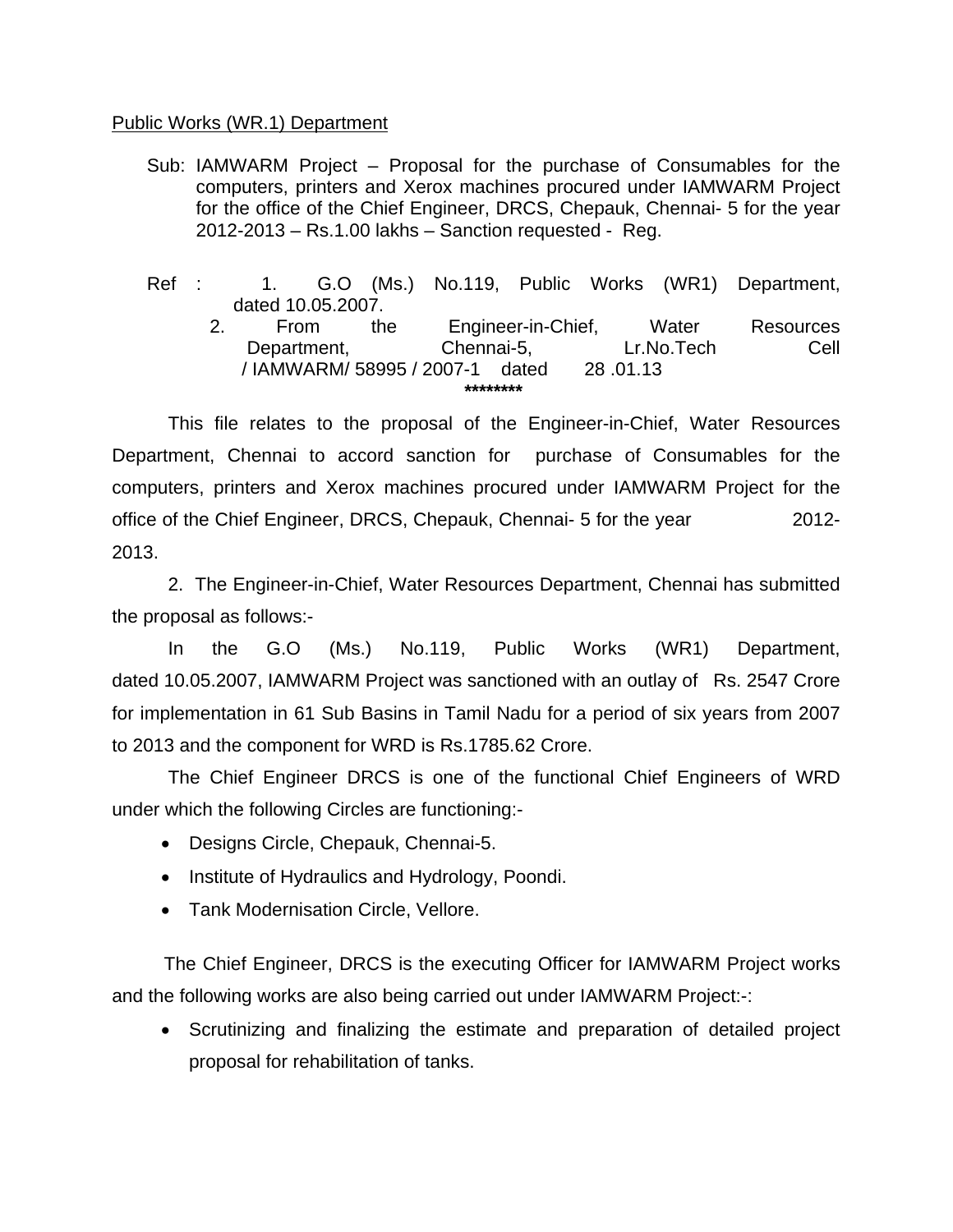- Verification, preparation and monitoring the physical and financial progress of IAMWARM works and submission of progress report to Government.
- To scrutinize all other activities related to IRF, preparation of procedures and various consultancies of IAMWARM Project, preparation of consultancy work progress report, IAMWARM Progress report, etc.,

All the above works are to be carried out with the aid of computers and its peripherals. The DRCS office is presently equipped with computers, printers, and photocopiers etc which have been purchased under IAMWARM project and the present proposal is for the purchase of consumables for the computers, printers and Xerox machines procured under IAMWARM Project for the office of the Chief Engineer.

In this estimate, provision has been made for the purchase of consumables as per prevailing local market rates for the purchase of materials such as toners, and cartridges for printers and Xerox machines. The Engineer-in-Chief, Water Resources Department has also enclosed the General Abstract which may be perused on p.3 cf.

3. The Engineer-in-Chief, Water Resources Department has further stated that the proposal for the purchase of consumables for the computers, printers and Xerox machines procured under IAMWARM Project for the office of the Chief Engineer, Design Research and Construction Support, Chennai-5 for the year 2012-2013 for an amount of Rs.1.00 lakhs has been approved by Empowered Committee on 18.01.13.

4. In the above circumstances, the Engineer-in-Chief, Water Resources Department has requested to accord administrative sanction for Rs.1.00 lakhs towards the purchase of consumables for the computers, printers and Xerox machines procured under IAMWARM Project for the office of the Chief Engineer, Design Research and Construction Support, Chennai-5 for the year 2012-2013.

5. In view of the above, it is for orders whether the proposal of the Engineer-in-Chief, Water Resources Department at para 4 above may be accepted. Subject to orders, a draft order is submitted below for approval.

6. After orders are passed, the file may be sent to Finance Department for remarks.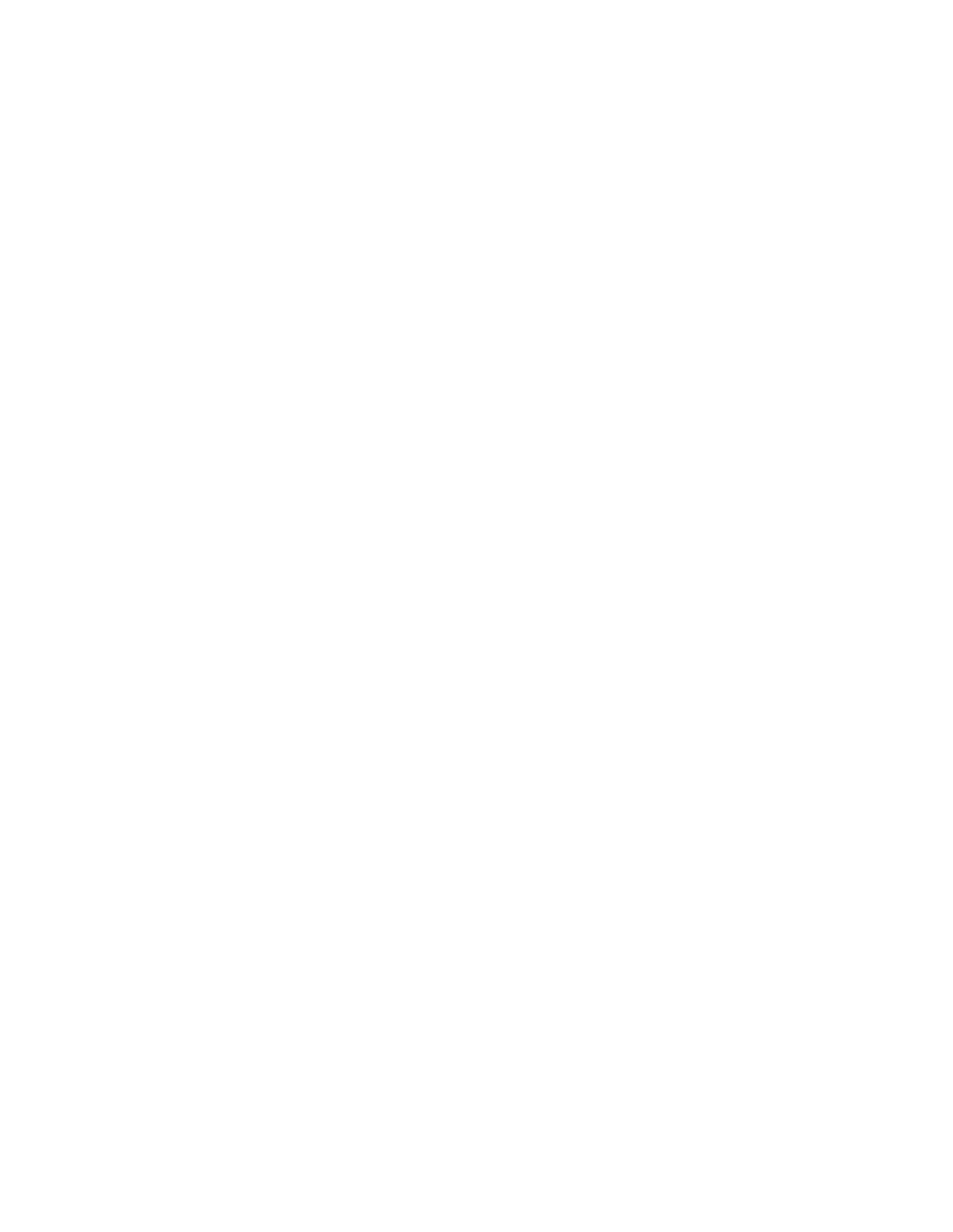# **ANNEXURE TO G.O.(MS.) NO. 48, PUBLIC WORKS (WR1) DEPARTMENT,**

# **DATED:06.04.2013**

# **General Abstract**

# **Name of Work: Purchase of consumables for the computers, printers and Xerox machines procured under IAMWARM Project for the O/o the Chief Engineer, DRCS, Chepauk. Chennai-5**

| SI.no          | Qty            | <b>Description of work</b>                              | Per | Rate | <b>Amount</b><br>In Rs. |
|----------------|----------------|---------------------------------------------------------|-----|------|-------------------------|
| 1              | 2              | Cartridge for printer Samsung ML-1640                   | 1   | 2750 | 5500                    |
| $\overline{2}$ | 2              | Cartridge for printer Lexmark 260 DN                    | 1   | 5600 | 11200                   |
| 3              | $\overline{2}$ | Color ink Cartridges for HP Office Jet<br>K7100         | 1   | 1975 | 3950                    |
| 4              | 2              | Black ink cartridges for HP Office Jet<br>K7100         | 1   | 1850 | 3700                    |
| 5              | 2              | Xerox Toner for Toshiba E-Studio 206                    | 1   | 7450 | 14900                   |
| 6              | 2              | Xerox Toner for Toshiba E-Studio 207                    | 1   | 9250 | 18500                   |
| $\overline{7}$ | 3              | Cartridge for Cannon LBP 2900                           | 1   | 3550 | 10650                   |
| 8              | 2              | Toner for HP Laser jet 1020 Plus                        | 1   | 3550 | 7100                    |
| 9              | $\overline{2}$ | Toner for HP Laser jet MFP 1005                         | 1   | 3200 | 6400                    |
| 10             | $\overline{2}$ | Toner for HP Laser jet P1008                            | 1   | 3200 | 6400                    |
| 11             | 10             | TVS Dot Matrix Printer cartridge MSP 345<br><b>STAR</b> | 1   | 155  | 1550                    |
| 12             | 10             | <b>TVS Dot Matrix Printer cartridge MSP 455</b>         | 1   | 155  | 1550                    |
| 13             | 57             | <b>TVS Dot Matrix Printer Ribbon</b>                    | 1   | 50   | 2850                    |
| 14             | $\overline{2}$ | Brother Fax Machine 280 Toner                           | 1   | 2875 | 5750                    |
|                |                | <b>TOTAL</b>                                            |     |      | 100000                  |

# **(Rupees One lakhs only)**

 M. Saikumar Secretary to Government

//True Copy//

Section Officer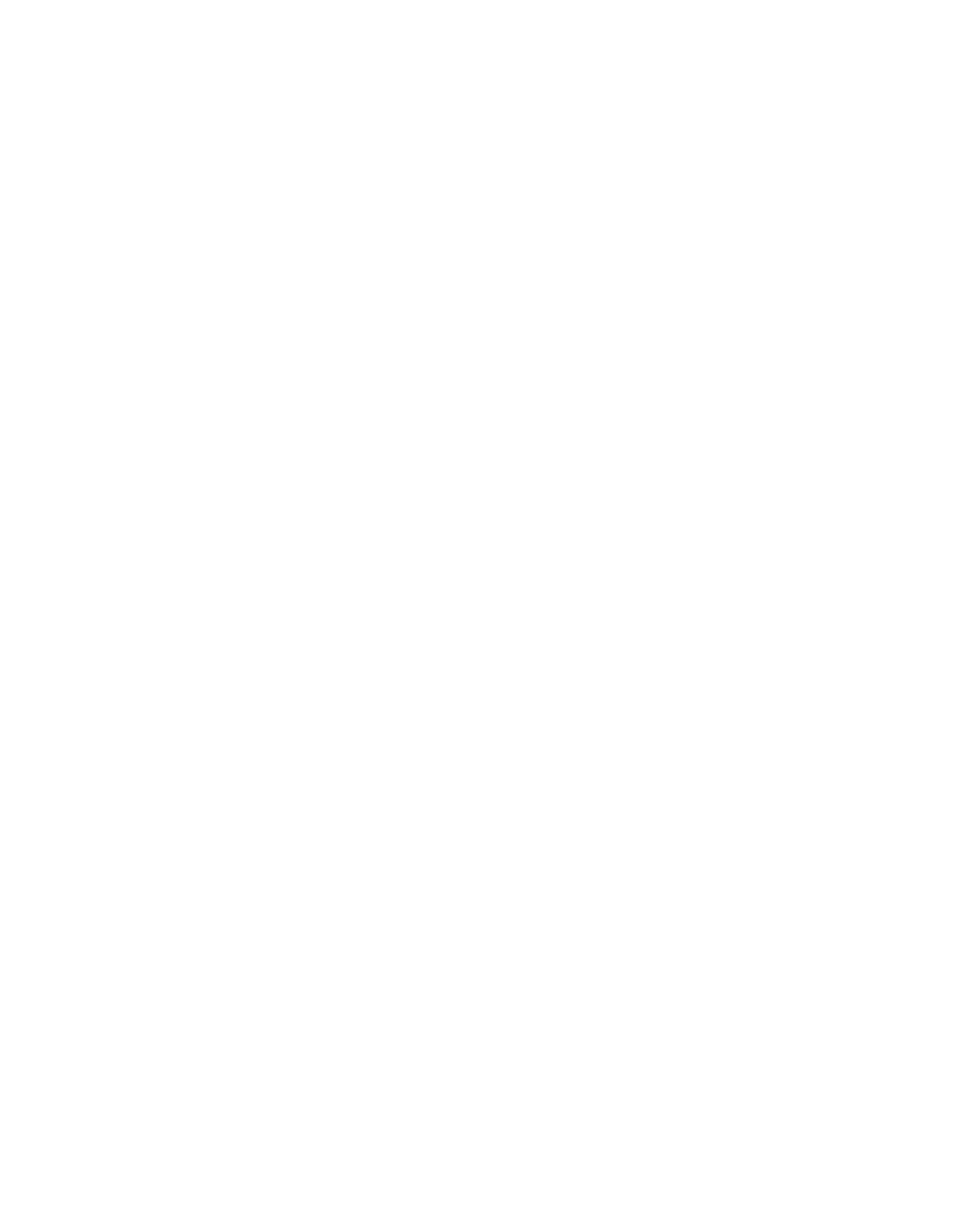The expenditure is chargeable to the Head of account

# **General Abstract**

**Name of Work: Purchase of consumables for the computers, printers and Xerox machines procured under IAMWARM Project for the O/o the Chief Engineer, DRCS, Chepauk. Chennai-5**

| SI.no          | Qty             | <b>Description of work</b>                              | Per | Rate | <b>Amount</b><br>In Rs. |
|----------------|-----------------|---------------------------------------------------------|-----|------|-------------------------|
|                | $\overline{2}$  | Cartridge for printer Samsung ML-1640                   | 1   | 2750 | 5500                    |
| 2              | 2               | Cartridge for printer Lexmark 260 DN                    | 1   | 5600 | 11200                   |
| 3              | $\overline{2}$  | Color ink Cartridges for HP Office Jet<br>K7100         | 1   | 1975 | 3950                    |
| 4              | $\overline{2}$  | Black ink cartridges for HP Office Jet<br>K7100         | 1   | 1850 | 3700                    |
| 5              | 2               | Xerox Toner for Toshiba E-Studio 206                    | 1   | 7450 | 14900                   |
| 6              | 2               | Xerox Toner for Toshiba E-Studio 207                    | 1   | 9250 | 18500                   |
| $\overline{7}$ | 3               | Cartridge for Cannon LBP 2900                           | 1   | 3550 | 10650                   |
| 8              | 2               | Toner for HP Laser jet 1020 Plus                        | 1   | 3550 | 7100                    |
| 9              | $\overline{2}$  | Toner for HP Laser jet MFP 1005                         | 1   | 3200 | 6400                    |
| 10             | 2               | Toner for HP Laser jet P1008                            | 1   | 3200 | 6400                    |
| 11             | 10              | TVS Dot Matrix Printer cartridge MSP 345<br><b>STAR</b> | 1   | 155  | 1550                    |
| 12             | 10 <sup>1</sup> | <b>TVS Dot Matrix Printer cartridge MSP 455</b>         | 1   | 155  | 1550                    |